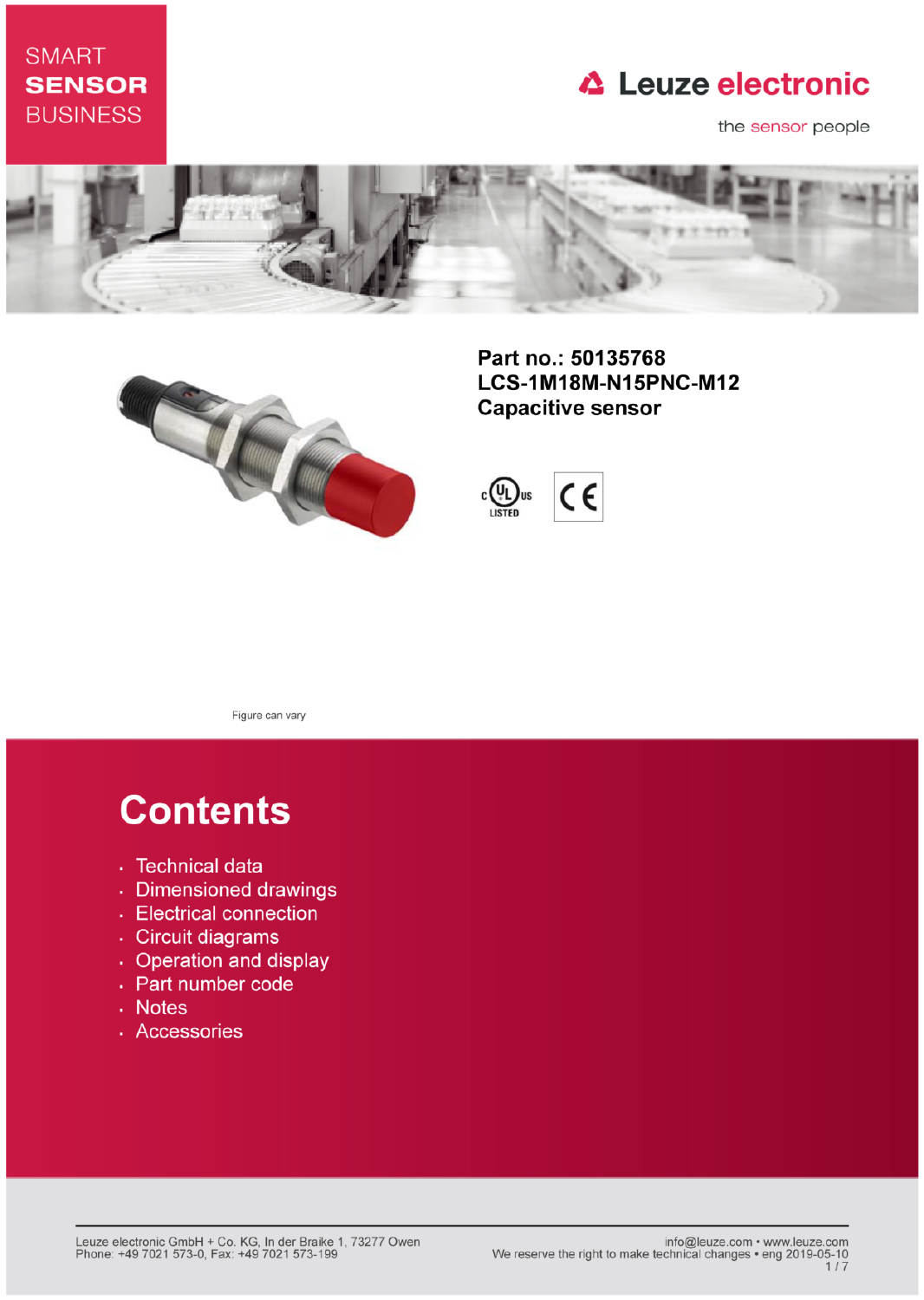### Part no.: 50135768 – LCS-1M18M-N15PNC-M12 – Capacitive sensor

#### **Technical data**

| <b>Basic data</b>                    |                                                         |  |
|--------------------------------------|---------------------------------------------------------|--|
| Series                               | LCS-1                                                   |  |
| Switching distance S <sub>n</sub>    | 2  15 mm                                                |  |
| Assured switching distance           | 15 mm                                                   |  |
|                                      |                                                         |  |
|                                      |                                                         |  |
| <b>Electrical data</b>               |                                                         |  |
| Protective circuit                   | Polarity reversal protection<br>Short circuit protected |  |
| <b>Performance data</b>              |                                                         |  |
| Supply voltage UB                    | $1030$ V , DC                                           |  |
| Residual ripple                      | 0  10 %, From U <sub>B</sub>                            |  |
| Open-circuit current                 | 15 mA                                                   |  |
| Temperature drift, max. (in % of Sr) | 20 %                                                    |  |
| Repeatability, max. (in % of Sr)     | 2%                                                      |  |
| Rated operating current              | 100 mA                                                  |  |
| <b>Outputs</b>                       |                                                         |  |
| Number of digital switching outputs  | 1 Piece(s)                                              |  |
| <b>Switching outputs</b>             |                                                         |  |
| <b>Type</b>                          | Digital switching output                                |  |
| Voltage type                         | DC                                                      |  |
| <b>Switching output 1</b>            |                                                         |  |
| Assignment                           | Connection 1, pin 2                                     |  |
| Switching element                    | Transistor, PNP                                         |  |
| Switching principle                  | NC (normally closed)                                    |  |
|                                      |                                                         |  |
| <b>Timing</b>                        |                                                         |  |
| Switching frequency                  | 100 Hz                                                  |  |
|                                      |                                                         |  |
| <b>Connection</b>                    |                                                         |  |
| Number of connections                | 1 Piece(s)                                              |  |
| <b>Connection 1</b>                  |                                                         |  |
| Type of connection                   | Connector                                               |  |
| Function                             | Signal OUT<br>Voltage supply                            |  |
| Thread size                          | M12                                                     |  |
| Type                                 | Male                                                    |  |
| Material                             | Plastic                                                 |  |
| No. of pins                          | 4-pin                                                   |  |
| Encoding                             | A-coded                                                 |  |
|                                      |                                                         |  |
| <b>Mechanical data</b>               |                                                         |  |
| Design                               | Cylindrical                                             |  |
| Thread size                          | M18 x 1 mm                                              |  |
| Dimension (Ø x L)                    | 18 mm x 88.5 mm                                         |  |
| Type of installation                 | Non-embedded                                            |  |
| Housing material                     | Metal<br>Stainless steel, V2A                           |  |
| Sensing face material                | Plastic, Polybutylene (PBT)                             |  |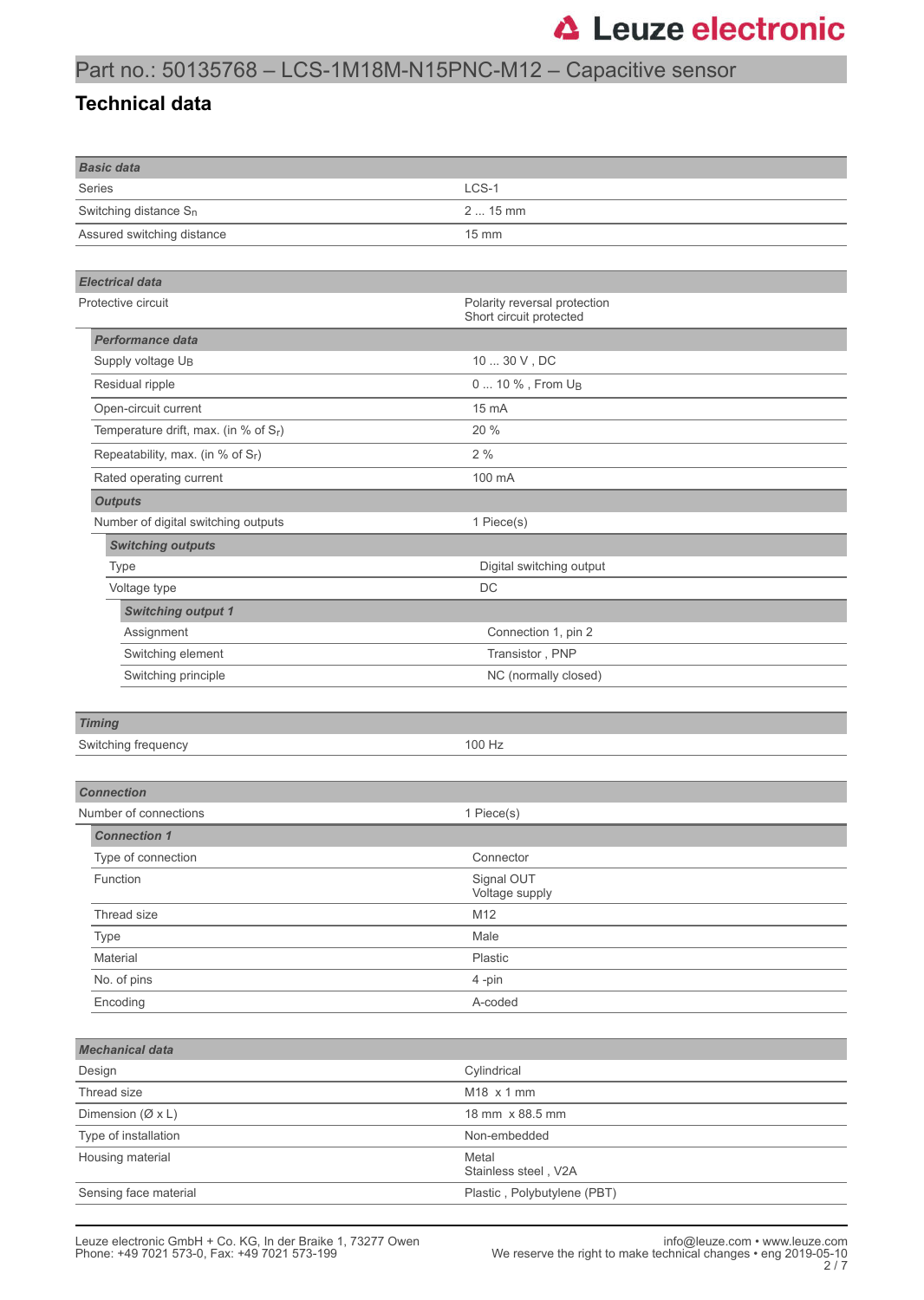### Part no.: 50135768 – LCS-1M18M-N15PNC-M12 – Capacitive sensor

| Cover material                      | Plastic, Polybutylene (PBT)/polyamide (PA 12) |  |  |
|-------------------------------------|-----------------------------------------------|--|--|
| Net weight                          | 47 g                                          |  |  |
|                                     |                                               |  |  |
| <b>Operation and display</b>        |                                               |  |  |
| Type of display                     | LED                                           |  |  |
| Number of LEDs                      | 2 Piece(s)                                    |  |  |
| Operational controls                | Multiturn potentiometer (12 turns)            |  |  |
| Function of the operational control | Sensitivity adjustment                        |  |  |
| Switching distance, adjustable      | Yes                                           |  |  |
|                                     |                                               |  |  |
| <b>Environmental data</b>           |                                               |  |  |
| Ambient temperature, operation      | $-2585 °C$                                    |  |  |
|                                     |                                               |  |  |
| <b>Certifications</b>               |                                               |  |  |
| Degree of protection                | IP 67                                         |  |  |
| Protection class                    | Ш                                             |  |  |
| Certifications                      | c UL US                                       |  |  |
| Standards applied                   | IEC 60947-5-2                                 |  |  |
|                                     |                                               |  |  |
| <b>Correction factors</b>           |                                               |  |  |
| Acetone                             | 0.75                                          |  |  |
| Acrylic resin                       | 0.10.25                                       |  |  |
| Alcohol                             | 0.85                                          |  |  |
| Ammonia                             | 0.70.85                                       |  |  |
| Aniline                             | 0.4                                           |  |  |
| Gasoline                            | 0.1                                           |  |  |
| Celluloid                           | 0.15                                          |  |  |
| Liquid chlorine                     | 0.1                                           |  |  |
| Ebonite                             | 0.15                                          |  |  |
| Epoxy resin                         | 0.150.35                                      |  |  |
| Crude oil                           | 0.05                                          |  |  |
| Ethanol                             | 0.85                                          |  |  |
| Ethylene glycol                     | 0.93                                          |  |  |
| Freon R22 and 502 (liquid)          | 0.35                                          |  |  |
| Grain                               | 0.150.3                                       |  |  |
| Glass                               | 0.20.55                                       |  |  |
| Glycerin                            | 0.98                                          |  |  |
| Rubber                              | 0.150.9                                       |  |  |
| Wood, wet                           | $0.6\,\ldots\,0.85$                           |  |  |
| Wood, dry                           | 0.1  0.4                                      |  |  |
| Carbon dioxide                      | 0                                             |  |  |
| Air                                 | 0                                             |  |  |
| Marble                              | 0.5                                           |  |  |
| Flour                               | 0.05                                          |  |  |
| Melamine resin                      | 0.250.55                                      |  |  |
| Milk powder                         | 0.2                                           |  |  |
| Nylon                               | 0.20.3                                        |  |  |
| Oil-containing paper                | 0.25                                          |  |  |
| Paper                               | 0.1                                           |  |  |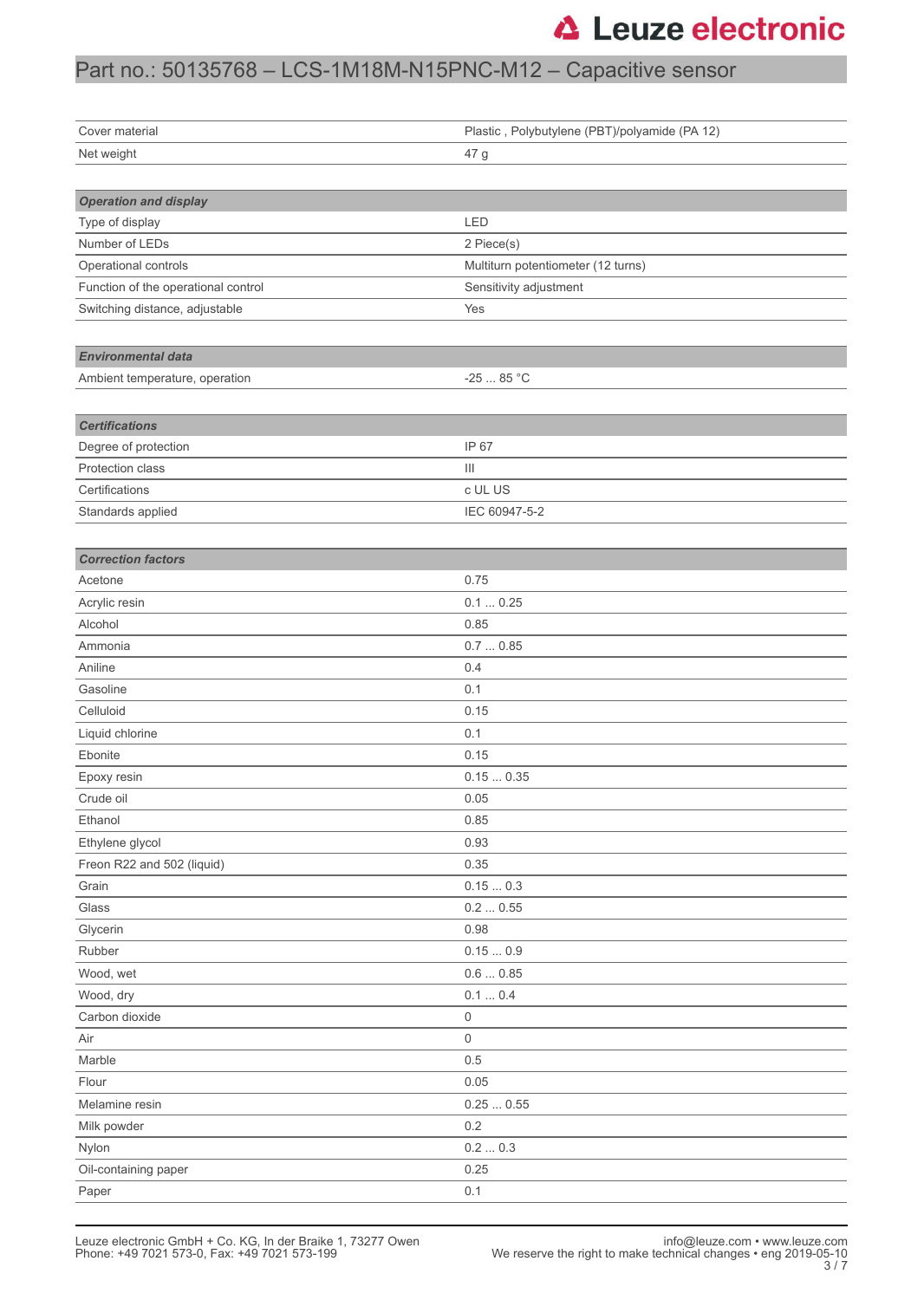### Part no.: 50135768 – LCS-1M18M-N15PNC-M12 – Capacitive sensor

| Polyamide       | 0.3     |
|-----------------|---------|
| Polyester resin | 0.150.5 |
| Pressboard      | 0.10.3  |
| PTFE            | 0.1     |
| Quartz glass    | 0.2     |
| Salt            | 0.35    |
| Sand            | 0.150.3 |
| Water           |         |
| Cement dust     | 0.25    |
| Sugar           | 0.15    |

| <b>Classification</b> |          |
|-----------------------|----------|
| Customs tariff number | 85365019 |
| eCl@ss 8.0            | 27270102 |
| eCl@ss 9.0            | 27270102 |
| ETIM 5.0              | EC002715 |
| ETIM 6.0              | EC002715 |

#### **Dimensioned drawings**

All dimensions in millimeters



1 Active surface

- 2 Housing
- 3 Cover
- 4 Potentiometer
- 5 Green LED, operating voltage display
- 6 Yellow LED, function indicator

#### **Electrical connection**

| Connection 1       |           |
|--------------------|-----------|
| Type of connection | Connector |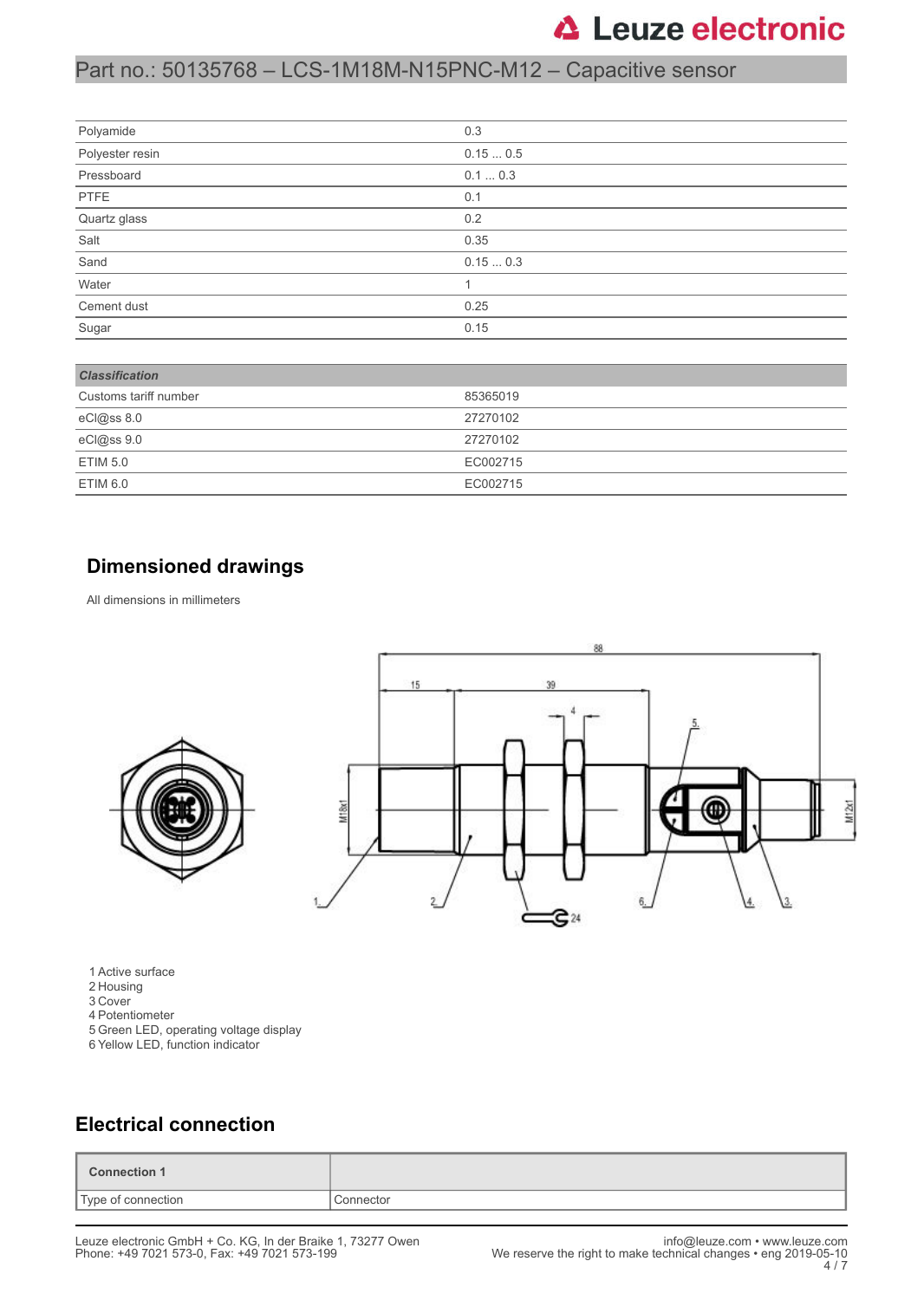#### Part no.: 50135768 – LCS-1M18M-N15PNC-M12 – Capacitive sensor

| <b>Connection 1</b> |                              |  |
|---------------------|------------------------------|--|
| Function            | Signal OUT<br>Voltage supply |  |
| Thread size         | M <sub>12</sub>              |  |
| Type                | Male                         |  |
| Material            | Plastic                      |  |
| No. of pins         | $4$ -pin                     |  |
| Encoding            | A-coded                      |  |

| Pin | Pin assignment | <b>Conductor color</b>   |
|-----|----------------|--------------------------|
|     | $+1030$ V DC   | <b>Brown</b>             |
| 2   | n.c.           | $\overline{\phantom{a}}$ |
| 3   | <b>GND</b>     | <b>Blue</b>              |
| 4   | TUC            | <b>Black</b>             |



#### **Circuit diagrams**



#### **Operation and display**

#### LEDs

| LED | <b>Display</b>           | <b>Meaning</b>                   |
|-----|--------------------------|----------------------------------|
|     | Green, continuous light  | l Readv                          |
| 12  | Yellow, continuous light | Switching output/switching state |

#### **Part number code**

Part designation: **LCS-ABBBC-DDDEFF-GHHHIJJJ KK**

| <b>ILCS</b> | Operating principle:<br>LCS: capacitive sensor                                                                                                                                                                                                                   |
|-------------|------------------------------------------------------------------------------------------------------------------------------------------------------------------------------------------------------------------------------------------------------------------|
| l A         | Series:<br>1: series 1 "Extended"<br>2: series 2 "Advanced"                                                                                                                                                                                                      |
| l BBB       | Design:<br>M12: series with M12 x 1 external thread<br>M <sub>18</sub> : series with M <sub>18</sub> x 1 external thread<br>M30: series with M30 x 1.5 external thread<br>Q40: series in cubic design, length 40 mm<br>Q54: series in cubic design, length 54 mm |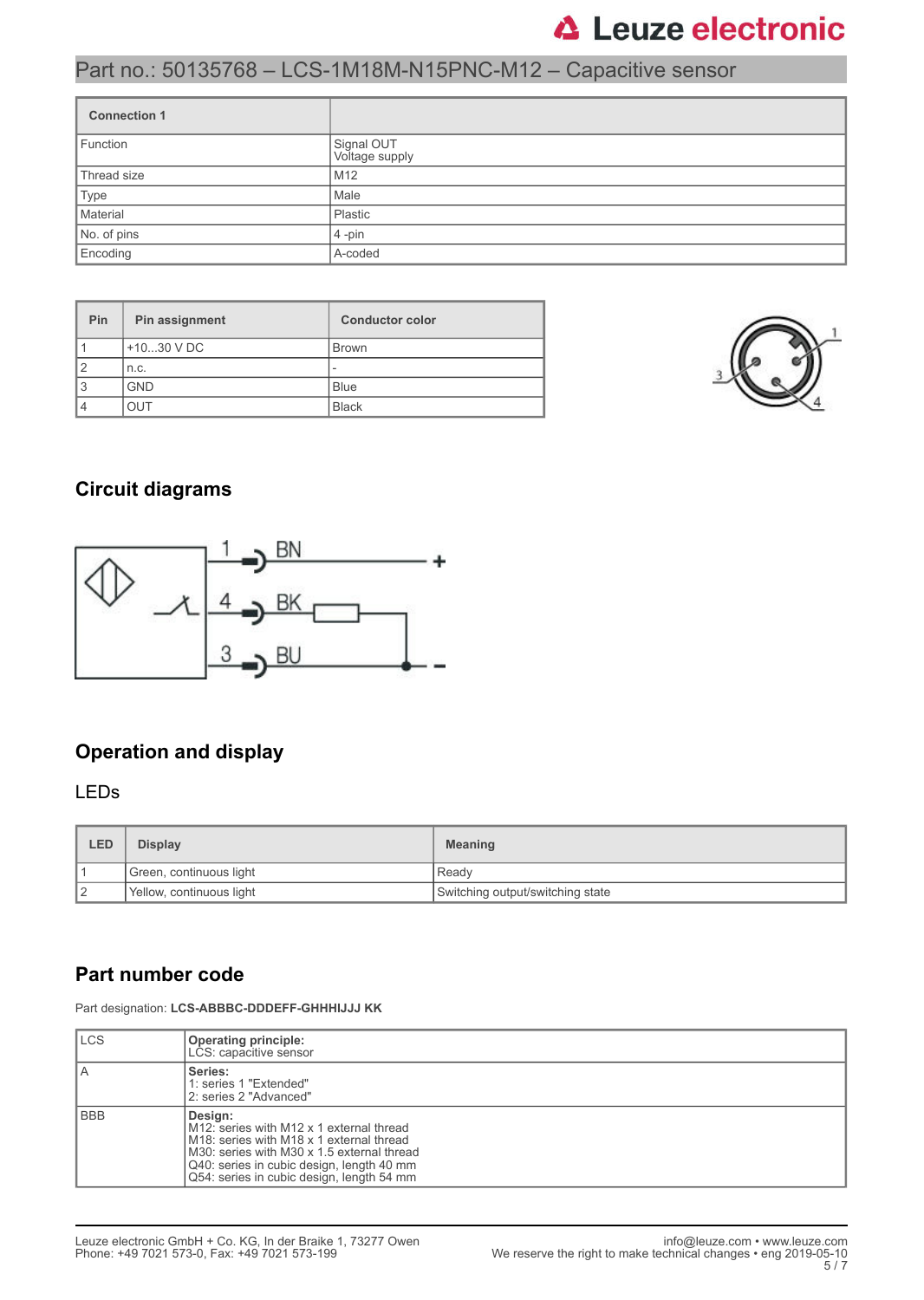### Part no.: 50135768 – LCS-1M18M-N15PNC-M12 – Capacitive sensor

| С          | <b>Housing material:</b><br>B: brass<br>$M:$ metal<br>P: plastic/PBT<br>T: PTFE                                                                                                                                                                                                                                                                                                                                                                                                                                                                                                                                                                                                                                                                                                                                             |
|------------|-----------------------------------------------------------------------------------------------------------------------------------------------------------------------------------------------------------------------------------------------------------------------------------------------------------------------------------------------------------------------------------------------------------------------------------------------------------------------------------------------------------------------------------------------------------------------------------------------------------------------------------------------------------------------------------------------------------------------------------------------------------------------------------------------------------------------------|
| <b>DDD</b> | Measurement range / type of installation:<br>F03: typ. range limit 3.0 mm / embedded installation<br>F04: typ. range limit 4.0 mm / embedded installation<br>F05: typ. range limit 5.0 mm / embedded installation<br>F06: typ. range limit 6.0 mm / embedded installation<br>F08: typ. range limit 8.0 mm / embedded installation<br>F10: typ. range limit 10.0 mm / embedded installation<br>F15: typ. range limit 15.0 mm / embedded installation<br>F20: typ. range limit 20.0 mm / embedded installation<br>N06: typ. range limit 6.0 mm / non-embedded installation<br>N08: typ. range limit 8.0 mm / non-embedded installation<br>N15: typ. range limit 15.0 mm / non-embedded installation<br>N25: typ. range limit 25.0 mm / non-embedded installation<br>N30: typ. range limit 30.0 mm / non-embedded installation |
| E          | <b>Output function:</b><br>B: NC and NO contact<br>N: NPN<br>P:PNP                                                                                                                                                                                                                                                                                                                                                                                                                                                                                                                                                                                                                                                                                                                                                          |
| FF.        | Switching:<br>NC: normally closed contact<br>NO: normally open contact<br>NP: programmable                                                                                                                                                                                                                                                                                                                                                                                                                                                                                                                                                                                                                                                                                                                                  |
| G          | <b>Connection cable:</b><br>$K:$ cable<br>$n/a$ : no cable                                                                                                                                                                                                                                                                                                                                                                                                                                                                                                                                                                                                                                                                                                                                                                  |
| HHH        | Cable length:<br>020: length 2,000 mm<br>003: length 300 mm<br>$n/a$ : no cable                                                                                                                                                                                                                                                                                                                                                                                                                                                                                                                                                                                                                                                                                                                                             |
|            | Cable material:<br>P: PUR<br>T: PTFE<br>V: PVC                                                                                                                                                                                                                                                                                                                                                                                                                                                                                                                                                                                                                                                                                                                                                                              |
| JJJ        | <b>Electrical connection:</b><br>M08: M8 connector, 3-pin<br>M12: M12 connector, 4-pin (plug)                                                                                                                                                                                                                                                                                                                                                                                                                                                                                                                                                                                                                                                                                                                               |
| <b>KK</b>  | Special equipment:<br>L: IO-Link interface<br>T: teach-in<br>n/a: no special equipment                                                                                                                                                                                                                                                                                                                                                                                                                                                                                                                                                                                                                                                                                                                                      |

#### **Note**

A list with all available device types can be found on the Leuze electronic website at www.leuze.com.

#### **Notes**

**Observe intended use!**

• This product is not a safety sensor and is not intended as personnel protection.

• The product may only be put into operation by competent persons.

• Only use the product in accordance with its intended use.